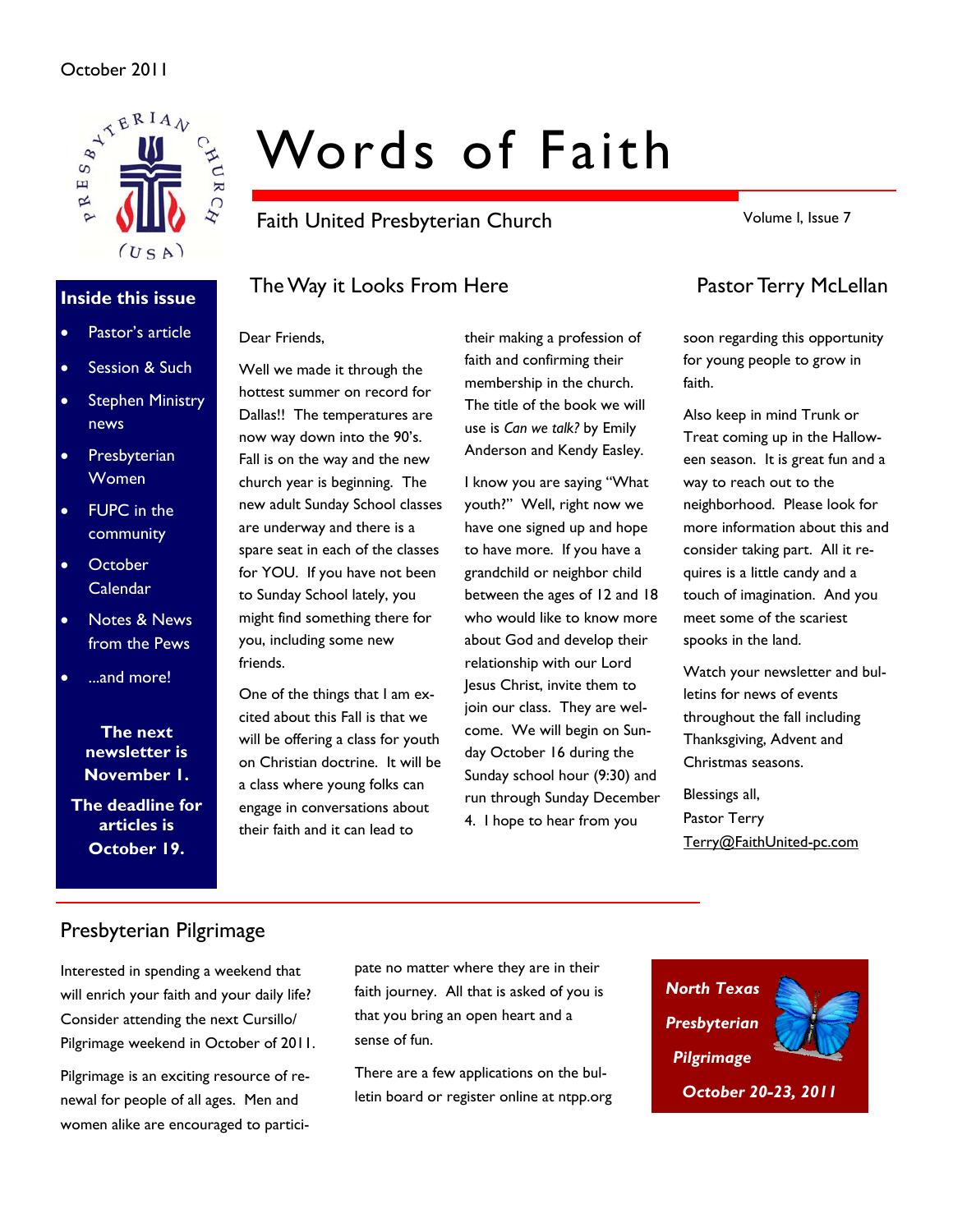# What are Stephen Minister qualities? Jane Jane Ingebritson

Here are some guidelines; if you fit these, you may want to consider joining the Stephen Ministry training that will begin Saturday, October 22, at 10:00 a.m. until 12:30 p.m. Let the Stephen Leaders know immediately if you want to join the seven who have already signed up; there is especially a need to have one or two men sign up so that we can better minister to all. Ask yourself if you have these qualities: Are you a Christian? Do you have the ability to keep confidences and relate to others? Are you committed to giving the time necessary for training and service? In addition, do you enjoy people? Do you care for people? Do you allow God to create the mind of Christ and produce the fruit

of the Spirit in your life? Do you want to show God's love to others? Would you like to enhance your knowledge of spiritual disciplines and materials? Are you interested in helping others through difficult times in their life?

 If you have answered "yes" to several of these questions, come join us for fun, inspiring training. You will be glad you

did. Contact Lisa Laclede, Nancy Smith, or Jane Ingebritson, who are the trained Stephen Leaders at Faith United Presbyterian.

Pastor Terry and Kay McLellan have taken the Stephen Minister training; others who are trained are Roc and Clarice Mitchell, Mary Blackney, Roberta Welther, Sharon Meurer, Linnie Hinkle, Mary Marxer, Fiona Coughenhour, Scarlett Silva, George and Mozelle Mills, Dave Youngstrum, Chris Walker, Genevieve Bratton and Ray Butler.

### Presbyterian Women Jeanne Sawyer, Publicity

We will be collecting Campbell Soup labels for Good Shepherd School in west

Dallas. These help school acquire educational items like computers, TVs, books, etc. There will be a grocery bag adjacent to the Resource Room for your contribution. Additionally, we are also collecting small red labels called "Box Tops for Education" that you will find on all

kinds of products: Kleenex, some cereals, Land of Lakes Butter…..everywhere. These labels have an expiration date so

turn them in so we can get them in the right hands.



On September 20, four Faith United women attended a lecture at First Presbyterian in Fort Worth given by the author of this years study guide Confessing the Beatitudes, Margaret Aymer. You can read "About the Author" in

your book but what it does not mention is that she teaches Greek to adults and,

therefore, was able to provide historical context of the scriptures used from Mathew and Luke. She wants us to learn the Beatitudes as they meant to the original audience that would have heard Jesus speak them. Because of her extensive background, many of Jesus' words as quoted in this study will be Mrs. Aymer's translation. She encouraged her audience to work for justice and peace in the world and support the missions of the church world-

### New roof & Leaks Repaired at Josey Lane! Alan Swope

For those of us that have lived with leaks in the roof at Josey Lane it will be good news to hear the roof has been repaired. We have new shingles on the Sanctuary and parlor roof that really make the building look much better in addition to being much dryer inside the building. Most of the work was covered by Insurance due to the April hail storms. We have more work to do on the building but getting the leaks stopped

was a big first step.

The flat roof was repaired and a

number of other updates were completed by Robert Lanier Roofing. A big thank you for a nice job on the roof and a lot of additional work completed at no extra charge. If you need a good roofer, Robert Lanier can be contacted at 469-644-6084.

**STEPHEN, MINISTRY**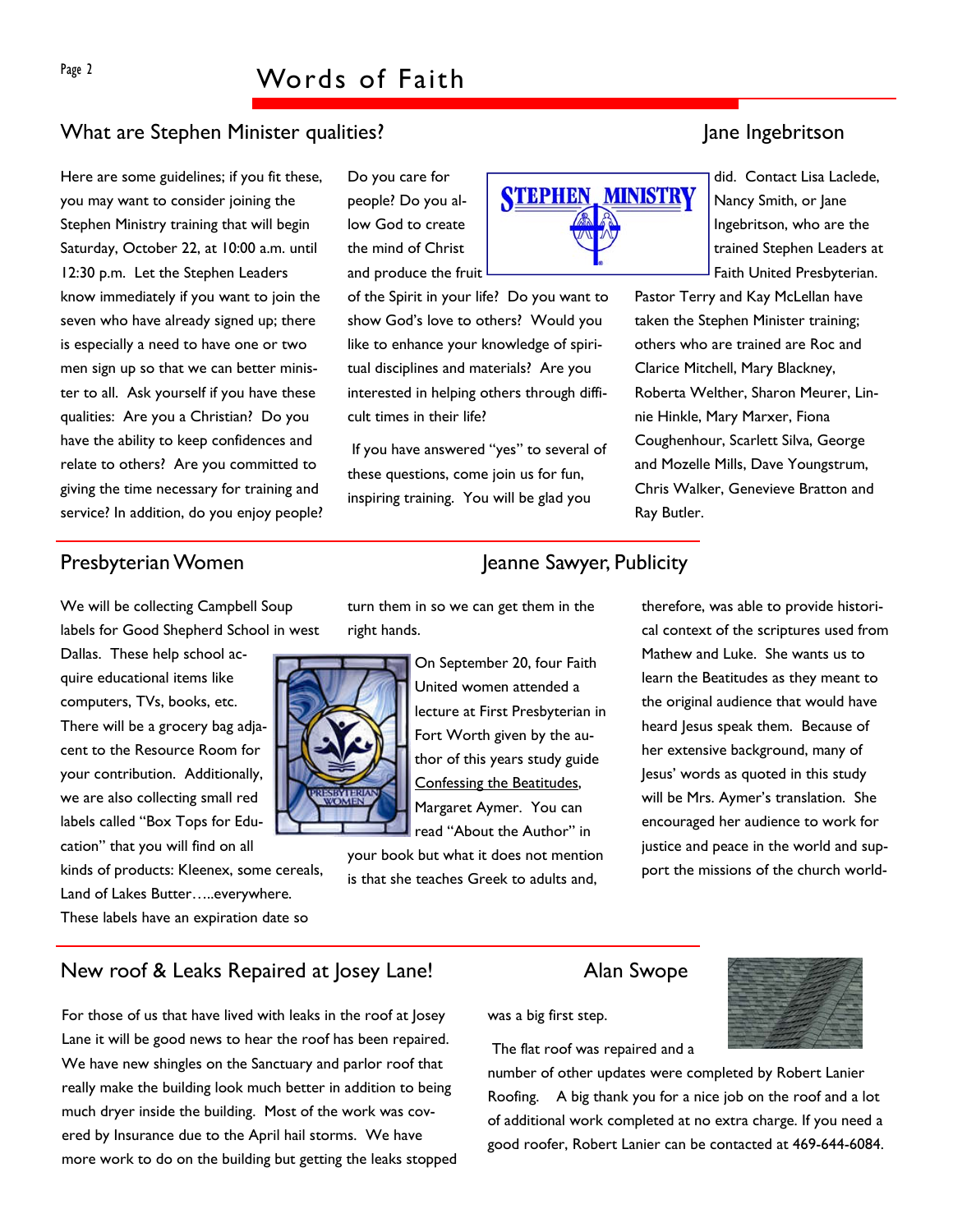# What's going on @ Faith United? The Context of the Kurt Booth

Much has happened in the few months since FaithUnited came into being. Much is still happening. There are many physical differences happening to our home on Marsh Lane. One of the biggest is that the trailer which formerly housed the Pre-School is gone! Huge thanks to David Bell and many other volunteers that worked to take the old building

down and clean the area up. The trailer/frame has now gone away, too! Valuable space has been freed up and an eyesore removed.

David has also overseen a congregational work day and the removal and cleanup of trees which were damaged in the spring storms.

Alan Swope has worked tirelessly on

many different projects involving our properties, both the site on Marsh Lane as well as our Josey Lane facility. When you notice the huge changes to the room which housed the library on Marsh Lane or see the

way the choir room looks now, you are seeing some of

his efforts (along with that of many others). Have you noticed the hallway and classrooms which are in that

wing? New paint and re-purposed rooms are more indications of the flurry of action happening.

Designs have been submitted to the

Session for a change to the sign beside Marsh Lane and our identify will soon be

> announced to all the traffic passing by daily. In fact, it may have happened by the time you read this.

Clarice Mitchell has

done a great job hanging stain glass crosses in the small windows across the hall from the church offices.

Look for other changes both in the building and the attitudes @ FaithUnited. Get on board the Glory Train!

# Who do you trust? The state of the state of the Brenda Burkham

SYNOD is a week long senior high youth workshop that takes place on the campus of Tulsa University in mid July. The workshop is a product of Synod of the Sun and has been in existence for many years. The week is full of worship, fellowship, group time, with one day of mission work. Small group is a key part to this workshop, because once you arrive you are assigned to a small group and they are your family for the whole week. It usually consists of about 12 to 15 youth, a small group leader, and 2 adult sponsors. There are usually over 25 small groups at this event. Just like a family you eat your meals together, wor-

ship together, share your burdens with each other, laugh together and pray

together.

 Everyone needs someone to trust. Someone they can turn to during the bad times and to share the good times. When you are this close

with a group of people in such a short time frame you grow close and begin to trust each other and it's a great revolution in itself. This year the workshop theme was ' iTrust'. Trusting in our Lord Jesus Christ, knowing that his love





endures forever and he will always be there no matter what. I ask you to

> review scripture Proverbs 3:5-6 and know that about 300 youth from SYNOD have read it as well.

This workshop is a blessing to all that attend

and on behalf of myself and others from Faith United that attended; I want to thank the members at Faith United for your contribution toward the SYNOD trip this year. It is very much appreciated.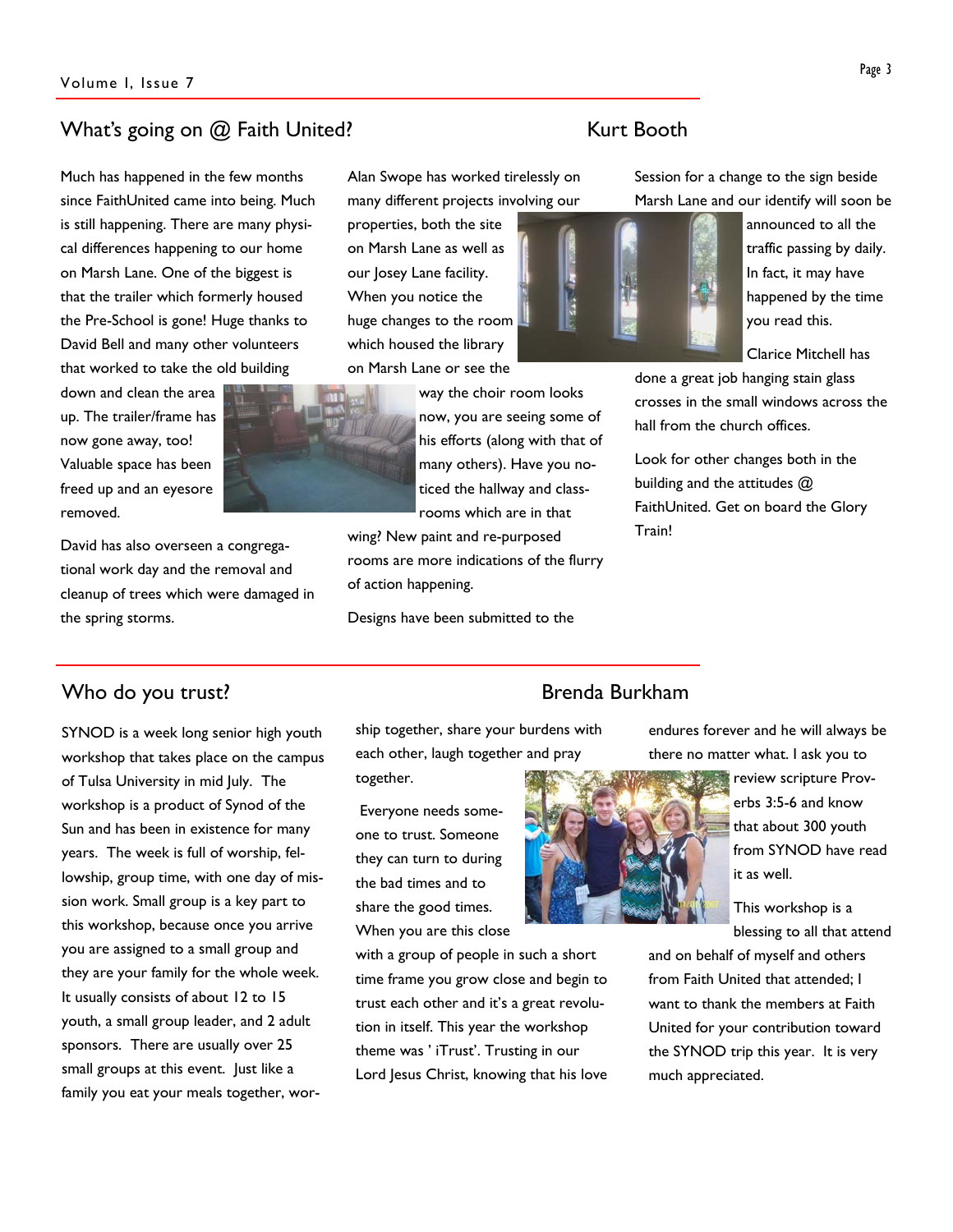# Worship & Music Committee **Courtland Lewis** Courtland Lewis

The Worship and Music Committee met on Sunday, September 25, 2011. October 2 is World Communion Sunday. Communion will be served in the pews. Also, homebound communion will be available each month. If you would like to receive this or if you know of someone who would like it, please contact Courtland Lewis at 972-304-3001.

Advent events for worship are being planned. On December 18, David Pierce, Stephanie Anderson and the choir will present a spectacular music program to celebrate our 1st Christmas as Faith United. Mark your calendars.

Please welcome our new Nursery Attendant, Robin Laclede. Robin's family have



been members of Covenant most of her life and she has participated in youth and music programs.

Robin is a recent graduate of Stephen F. Austin and is a spe-

cial education teacher in Copppell ISD She and her fiancé, Chase, are planning a spring wedding.

 In early October pledge/giving statements will be mailed out. There will be no combined statement of your giving. Instead, there will be statements from each church who received your offerings. If you gave to more than one church, your state-

# Finance Committee Report Co-Chairs, Charlie Cole & Fiona Coughenour

ments will be mailed together. For examples: If you gave to Ridgeview & Faith United, then you will receive two statements together in the mail. Likewise, if you gave to Covenant and Faith United, you will receive two state-



ments together in the mail. In addition, statements for Covenant & Ridgeview members will also be emailed.

If you have any questions about your statements, please contact Charlie Cole or Fiona Coughenour.



# Notes & News from the pews

#### **You are invited!**

You are invited to the reception and combined art exhibit of Roc and Clarice Mitchell at Horizon Unitarian Church, 1641 Hebron Parkway, Car-

rollton. It will be Sunday, October 16 from 1:00 to 3:00 pm. All art gathered and presented by Genie and Tom Martin. For more information contact Clarice, 214-499-3301.

#### **News from the pews!**

We recently received a note from Dalia Menendez's nephew, LCPL James Spencer who is stationed in Afghanistan. He is one of the servicemen to whom the church regularly sends packages of cookies and other treats from the USA . Copies of his letter are available beneath the Military Project bulletin board. Feel free to take one.

#### **Thank you!**

Many thanks for the many notes and prayers during my recent illness and surgery. *Donna Carruthers*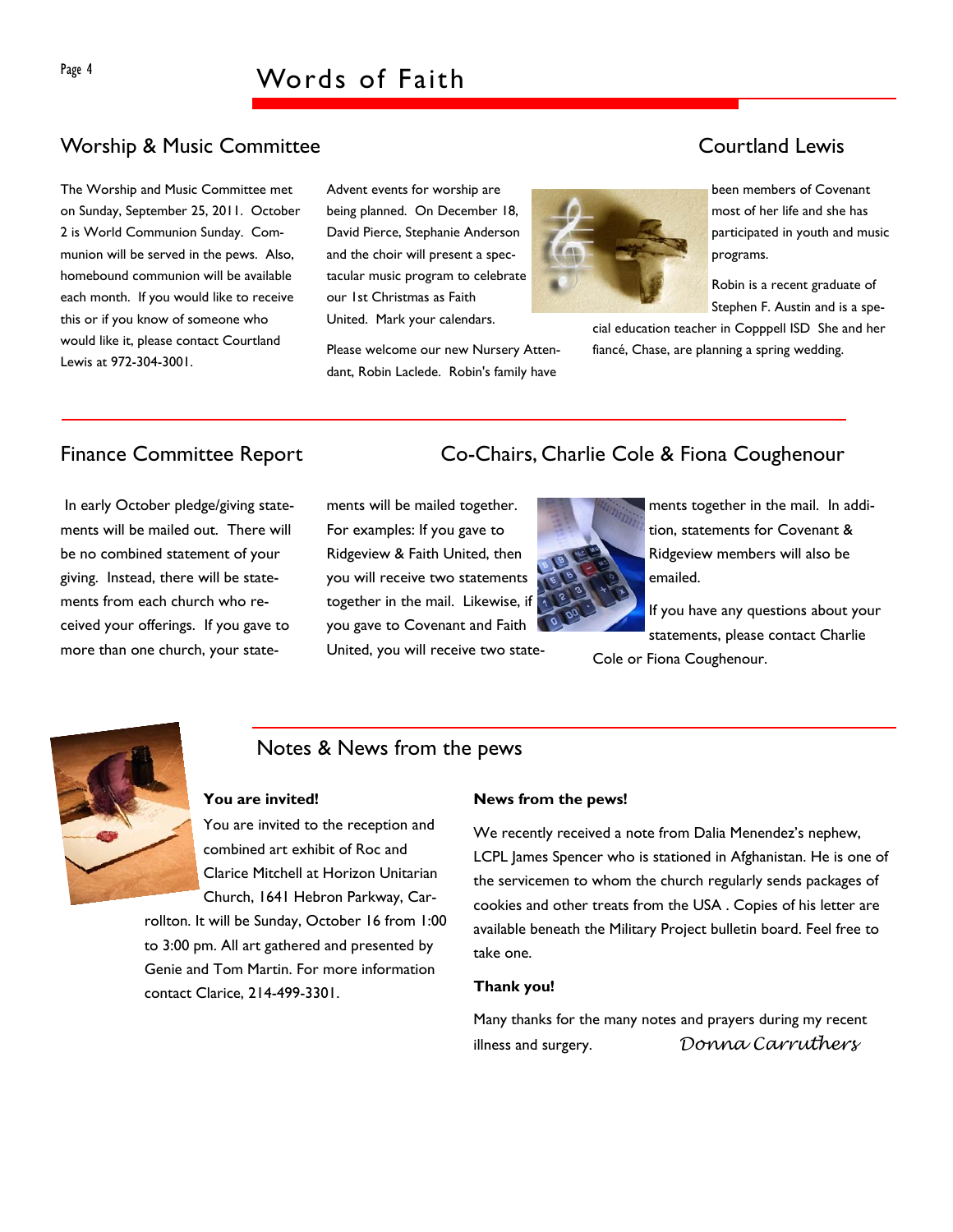### Garage Sale—Saturday, 10/22 Alan Swope

**GARAGE SALE** Saturday 8am

We're having a HUGE garage sale at the Josey Lane property on Saturday, October 22, from 8:00 am to 3:00 pm in

Rand Hall. Any help that day would be much appreciated as this could be a great fundraiser for the future of Faith United.

We already have a large number of items sitting in Rand Hall that we need to make

Who could have predicted that I would have been in an auto accident in September, but I was. You don't realize how much you use both hands until you break one. Healing is slow and steady and I thank you for your prayers and support as I continue to heal.

As always, we need "news" from YOU, the members of



Session & Such

You may submit articles in

event.

### Session last met, September 11, 2011.

Courtland Lewis and Keith Bechly were named as Session representatives for the officer nominating committee. Congregational meeting to elect new officers will be October 23rd.

Courtland and Terry reported on their attendance at the recent Presbytery meeting where Michael Thompson was installed as Associate Presbyter.

Jeanne Sawyer reported on the outstanding turnouts for the recent welcomready for the sale. If you would like to bring any items please feel free to contribute.

We will also need help on the Saturday before the sale to get organized. If you can help out please come to the Josey Lane property between 9:00 am and 1:00 pm on Saturday, October 15 to help with sale preparations.

# From the editor **Brenda** Swindle

ment.

writing to the church office or via email to

### Brenda@FaithUnited-pc.com

 The next issue will be November 1. The deadline for articles will be October 19. Please do not hesitate to contact the church office if you or your group has information to share.

*Next newsletter is November 1. Deadline for articles, October 19. Contact church office or Brenda Swindle via email to submit articles.* 

ing breakfast for Brenda Swindle and the kickoff meeting for Presbyterian

Women.

Faith United. Thank you to all who have submitted information detailing the events of the church life. If you do not see information about a group or event of the church, we ask that you contact the church office or submit an article giving details of the group or

> The first consolidated financial reports were presented and numerous dormant designated funds were closed.

> The Josey Lane facility sanctuary has a new roof paid for by insurance after the recent hail storm. The flat roofs have also been repaired.

The garage at the Marsh Lane facility will be repaired and repainted (completed).

There will be a garage sale at Josey Lane on October 22<sup>nd</sup> and the next church work day will be December 10<sup>th</sup>.

Trunk or Treat will be October 30<sup>th</sup> on the Marsh Lane parking lot.

Two members were removed from the rolls of FUPC by Letter of Transfer as they recently were accepted into membership at another church. They are Sharon Osteen and Bob Ingebritson.

Next stated session meeting will be Sunday, October 9 after worship.

The day of the sale we will have 2 shifts working. The first shift will be from 7:15 am until11:00 am and the second shift from 10:30 until 3:00 pm. Please contact Alan Swope for a preferred shift assign-

Additional ideas, suggestions, donations and help also contact Alan Swope .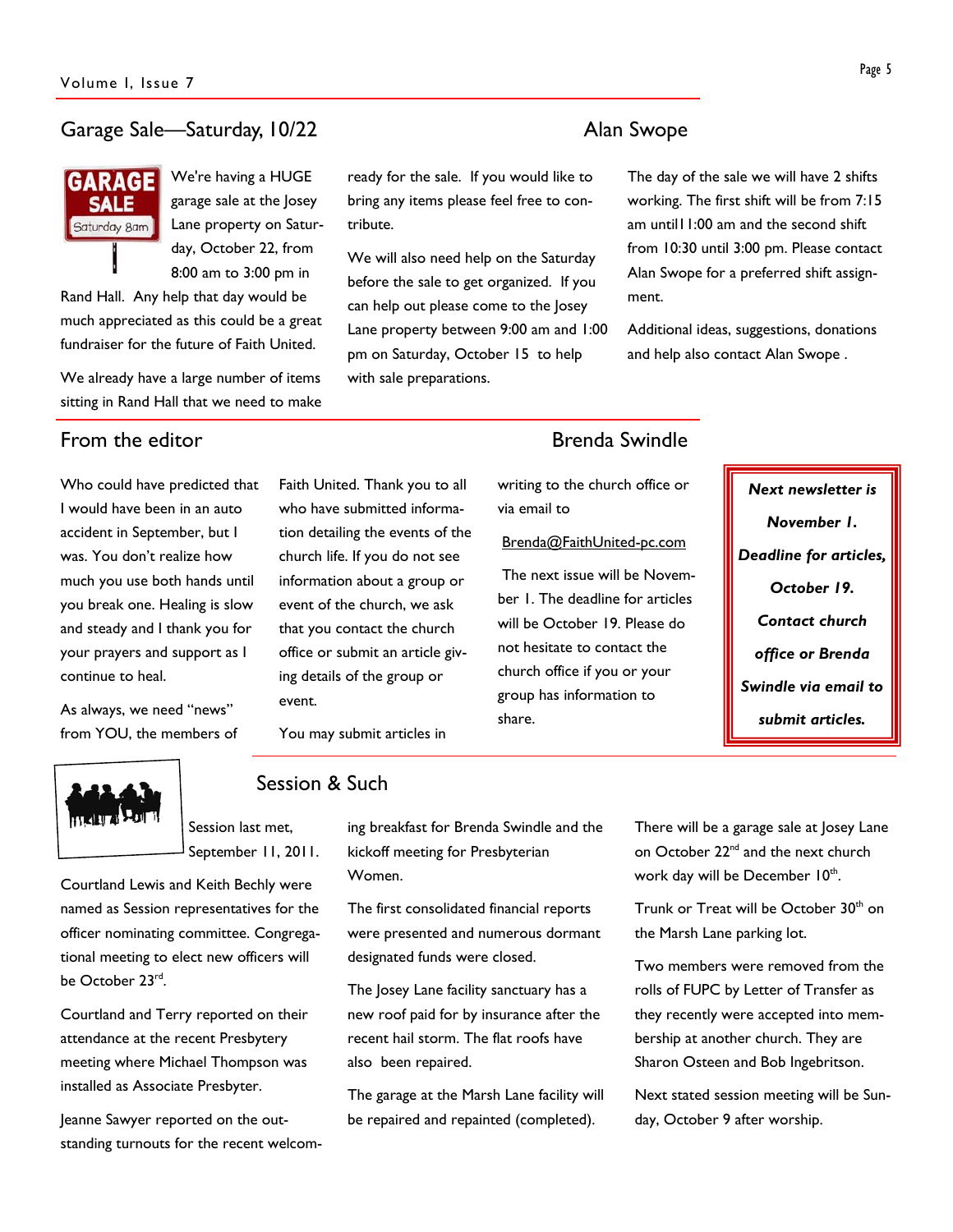# Page 6 Words of Faith

# Happy Birthday!

#### **October 1**

| 鮝<br>Teresa Bell |  |
|------------------|--|
|------------------|--|

- Courtland Lewis
- Wanda Mosher

### **October 2**

**※ Ty Duff** 

### **October 4**

**※ Libby Bell** 

### **October 5**

- **※ Lindsey Garoutte**
- ※ James West

| October 6  |                        |  |  |  |  |  |  |
|------------|------------------------|--|--|--|--|--|--|
| ※ -        | Judy Foley             |  |  |  |  |  |  |
|            | ※ Andy Greer           |  |  |  |  |  |  |
|            | ※ Bill Tiner           |  |  |  |  |  |  |
| October 7  |                        |  |  |  |  |  |  |
|            | ※ Ken Quevreaux        |  |  |  |  |  |  |
| October 10 |                        |  |  |  |  |  |  |
| 盤          | <b>Emory Quevreaux</b> |  |  |  |  |  |  |
| 器          | Sandy Speigel          |  |  |  |  |  |  |

#### **October 11**

**※ Carol West** 

| October 14 |                    |  |  |  |  |  |  |  |
|------------|--------------------|--|--|--|--|--|--|--|
|            | ※ Lois Duell       |  |  |  |  |  |  |  |
|            | ※ Aileen Tiemann   |  |  |  |  |  |  |  |
| October 15 |                    |  |  |  |  |  |  |  |
|            | ※ Earle Krause     |  |  |  |  |  |  |  |
| October 16 |                    |  |  |  |  |  |  |  |
|            | ※ Clarice Mitchell |  |  |  |  |  |  |  |
|            | October 20         |  |  |  |  |  |  |  |
|            | ※ Bob Williams     |  |  |  |  |  |  |  |

**October 13 ※ Lloyd Yost** 

### **October 24**

- ※ Til Rathbun
- **October 26**
- **※ Lisa Laclede**
- **※ Aaron Russ**
- **October 29 ※ Madge Middleton**
- **October 31**
- Kevin Morton



Prayer Concerns

#### **Prayers for:**

- Marvin John
- Melanie Spoon
- Ann Bogle
- Martha Watson
- Oda McMeans
- Ashton Matthew (CSI)
- **Charles Elliott**
- Dallas Meek
- Kira Schildwachter
- Thelma Rinehart
- Terry Russel's infant cousin, Charley Furr
- ♥ Kathy Heffler's friends, Courtney & Cindy
- Margaret Jones' daughter in-law, Vicki Jones
- Mary Silva's sister-in-law, Coleen Dorsey

# **Starboard Stitchers Lorna Acker**

The Starboard Stitchers will meet at the church on Tuesday, October 4 at 1:00 pm. We will continue our work on stuffed animals.

These animals keep the toddlers happy and distracted when they are getting their shots at the North Dallas Shared Ministries.

### **Service Personnel:**

- SGT Kevin B. Cuiksa
- **CPT Brian Gaddis**
- **LT Ben Garoutte**
- ♥ Sr A Jaron Garoutte
- ♥ SPC Chad Manis
- ♥ 1st LT Joshua Montero
- ♥ LT COL Thomas Pentecost
- 
- 
- USAF 1st LT Andre Silva
- LCPL James C. Spencer
- CW02 Christopher M. West
- SPC David Wheat
- Marshall Dobbs
- David Crossley
- **Robert Hall**
- 

**The congregation of FUPC as they step into & discover** 



Come join us and visit. No sewing skills are required.





# **In the Hospital/Rehab:**  Mary Steinmetz

Ken Quevreaux

Joe Hopkins

Rowden

# **At Home:**

- ♥ Phil & Marilyn Beaubien
- Harvey & Marian Garoutte

Susie Wing's nephew, Adam

Lisa Laclede's father, Ken Patterson ♥ Cathy Marxer's friend,

- Don Speigel
- David & Betty Daly
- **Betty Donoho**
- ♥ Hugh McWhorter

Bonnie Biddle Jane Ingebritson's brother,

- -
	- ♥ SFC Adam Reno
	- Ronnie Rogers
	-
	-
	-
	-
	-
	-
	-
	- Andrew Moore

**what God has in store for them.** 

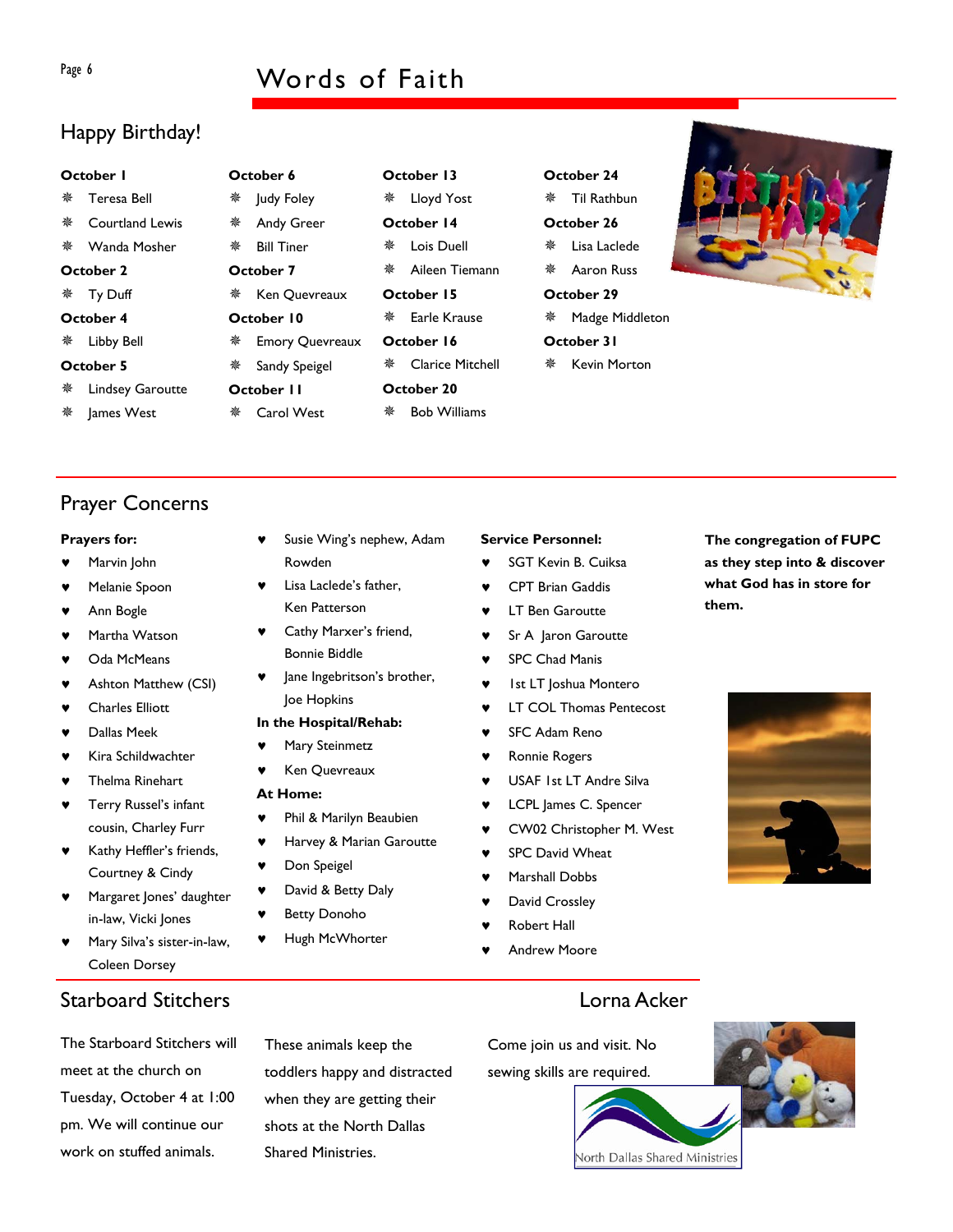# October 2011

| <b>Sun</b>                                                                                                                     |                 | Mon                                                                                                                                                                                                               | <b>Tue</b>                                                                                                                | <b>Wed</b>            | Thu                                                                                     | Fri            | <b>Sat</b>                                                                                                     |
|--------------------------------------------------------------------------------------------------------------------------------|-----------------|-------------------------------------------------------------------------------------------------------------------------------------------------------------------------------------------------------------------|---------------------------------------------------------------------------------------------------------------------------|-----------------------|-----------------------------------------------------------------------------------------|----------------|----------------------------------------------------------------------------------------------------------------|
|                                                                                                                                | Calendar Legend | G-21 = Community Youth Group<br>GA = Gamblers Anonymous<br>ABA = Anorexic & Bulimics Anonymous<br>OA = Overeaters Anonymous<br>PWCT = Presbyterian Women Coordinating Team<br>CSID = Church of South India Dallas |                                                                                                                           |                       | 29<br>5:00 G-21 Sanctuary<br>6:30 GA Choir Room<br>7:30 ABA Group Rm4                   | 30             | 9:00 CSI Sanctuary<br>11:00 GA Junior High Rm<br>11:00 OA Fellowship Rm<br>3:00 CSID Choir Sanctuary           |
| $\overline{2}$<br>9:00 Prayer with Terry<br>9:30 Sunday School<br>11:00 CSID Sunday School<br>11:00 Worship<br>2:00 RYLA Group |                 | 3<br>9:00 Ed's Helpers<br>6:00 Shelter                                                                                                                                                                            | $\overline{4}$<br>1:00 Starboard Stitchers<br>4:00 G-21 music<br>7:00 GA Choir Room<br>7:00 OA Fellowship Rm<br>7:00 PWCT | 5<br>7:00 FUPC Choir  | 6<br>5:00 G-21 Sanctuary<br>6:30 GA Choir Room<br>7:30 ABA Group Rm4                    | $\overline{7}$ | 8<br>11:00 GA Junior High Rm<br>11:00 OA Fellowship Rm<br>3:00 CSID Choir Sanctuary                            |
| 9<br>9:00 Prayer with Terry<br>9:30 Sunday School<br>11:00 CSID Sunday School<br>11:00 Worship<br>12:30 Session                |                 | 10<br>9:00 Ed's Helpers                                                                                                                                                                                           | $\mathbf{I}$<br>10:30 PW Circle<br>4:00 G-21 music<br>7:00 GA Choir Room<br>7:00 OA Fellowship Rm                         | 12<br>7:00 FUPC Choir | 13<br>9:30 PW Circle<br>5:00 G-21 Sanctuary<br>6:30 GA Choir Room<br>7:30 ABA Group Rm4 | 4              | 15<br>9:00 Sale Prep @ CPC<br>11:00 GA Junior High Rm<br>11:00 OA Fellowship Rm<br>3:00 CSID Choir Sanctuary   |
| 16<br>9:00 Prayer with Terry<br>9:30 FUPC Youth class<br>9:30 Sunday School<br>11:00 CSID Sunday School<br>11:00 Worship       |                 | 17<br>9:00 Ed's Helpers<br>7:00 Vocal Majority<br>Board Mtg.                                                                                                                                                      | 8<br>4:00 G-21 music practice   7:00 FUPC Choir<br>7:00 GA Choir Room<br>7:00 OA Fellowship Rm                            | 9                     | 20<br>5:00 G-21 Sanctuary<br>6:30 GA Choir Room<br>7:00 PW Circle<br>7:30 ABA Group Rm4 | 21             | 22<br>8:00 Garage Sale @ CPC<br>11:00 GA Junior High Rm<br>11:00 OA Fellowship Rm<br>3:00 CSID Choir Sanctuary |
| 23<br>9:00 Prayer with Terry<br>9:30 FUPC Youth class<br>9:30 Sunday School<br>11:00 CSID Sunday School<br>11:00 Worship       |                 | 24<br>9:00 Ed's Helpers                                                                                                                                                                                           | 25<br>4:00 G-21 music practice 7:00 FUPC Choir<br>7:00 GA Choir Room<br>7:00 OA Fellowship Rm                             | 26                    | 27<br>5:00 G-21 Sanctuary<br>6:30 GA Choir Room<br>7:30 ABA Group Rm4                   | 28             | 29<br>11:00 GA Junior High Rm<br>11:00 OA Fellowship Rm<br>3:00 CSID Choir Sanctuary                           |
| 30<br>9:00 Prayer with Terry<br>9:30 FUPC Youth class<br>9:30 Sunday School<br>11:00 CSID Sunday School<br>11:00 Worship       |                 | 31<br>9:00 Ed's Helpers                                                                                                                                                                                           | 4:00 G-21 music practice 7:00 FUPC Choir<br>7:00 GA Choir Room<br>7:00 OA Fellowship Rm                                   | $\overline{2}$        | 3<br>5:00 G-21 Sanctuary<br>6:30 GA Choir Room<br>7:30 ABA Group Rm4                    | $\overline{4}$ | 5<br>11:00 GA Junior High Rm<br>11:00 OA Fellowship Rm<br>3:00 CSID Choir Sanctuary                            |

### **Calendar Events**

Please contact the church office should you have a meeting or class that requires a room and it will be put on the calendar to help prevent conflicts.

### **Austin Street Meal—November 7**

The November meal day will be Monday, November 7. Please plan ahead for your food donation. The additional refrigerator for cold food storage is down the hall from the Fellowship Hall kitchen. Thank you for your faithfulness to the homeless.